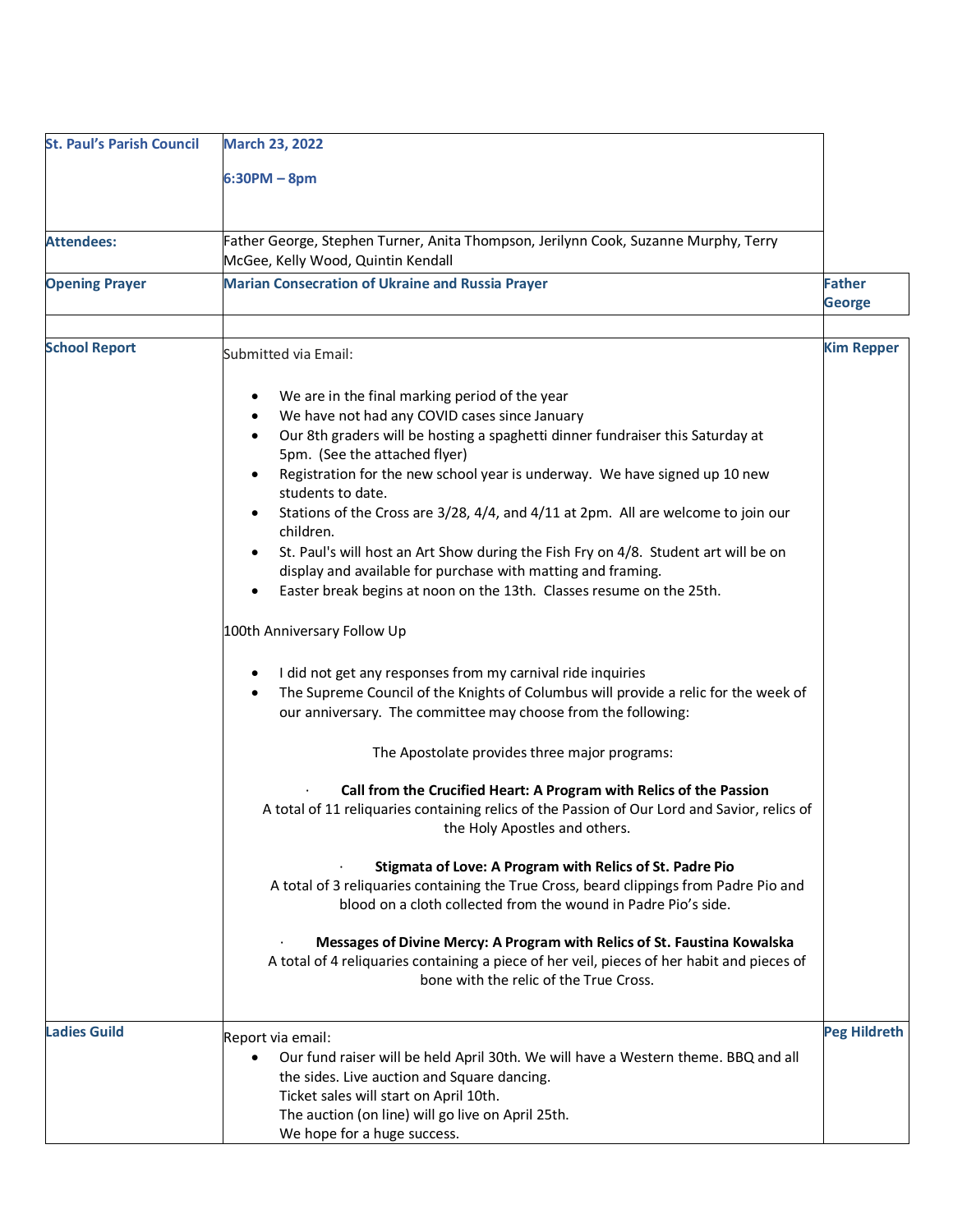|                            | Our next meeting will be April 5th in the parish hall.<br>$\bullet$                                                                                                                                                                                                                                                                                                                                                                                                                                                                                                                                                                                                                                                                                                                                                                                                                                                                                                            |                                                                             |
|----------------------------|--------------------------------------------------------------------------------------------------------------------------------------------------------------------------------------------------------------------------------------------------------------------------------------------------------------------------------------------------------------------------------------------------------------------------------------------------------------------------------------------------------------------------------------------------------------------------------------------------------------------------------------------------------------------------------------------------------------------------------------------------------------------------------------------------------------------------------------------------------------------------------------------------------------------------------------------------------------------------------|-----------------------------------------------------------------------------|
| <b>Finance Council</b>     | The Church is \$28,878 in the black.<br>Looking to move some savings into a Diocesan Savings account to accrue interest.<br>School finance is in better shape than this time last year and operating below budget<br>with \$20,718 in the red. PPP loan to be forgiven soon.                                                                                                                                                                                                                                                                                                                                                                                                                                                                                                                                                                                                                                                                                                   | <b>Terry McGee</b><br><b>Kelly Wood</b><br><b>Quintin</b><br><b>Kendall</b> |
| <b>St. Vincent de Paul</b> | The Jacksonville St. Vincent De Paul Store has moved to Old St. Augustine Rd. and will<br>open on April 7 <sup>th</sup> .<br>There has been an increase in the amount of hotel stays and gas cards being requested<br>Hotel Stays are difficult to manage as they require a credit card to book and there is a<br>danger of additional charges levied on those transactions.<br>9 active members currently in St. Vincent de Paul. Three new parishioners have expressed<br>interest and will look to join at the next meeting within the month.<br>Exclusively conducting phone visits, but will look to return to home visits soon and they<br>are more effective in assessing need.                                                                                                                                                                                                                                                                                         | Jerrilynn<br><b>Cook</b>                                                    |
| <b>Parent Auxilary</b>     | Via email:<br>Spaghetti Dinner - This Saturday, March 26 <sup>th</sup><br>\$10 per person, \$5 for aged under 10<br>Proceeds benefit the 8 <sup>th</sup> grade end of year trip.<br>To Go or In Person Dining available<br>Donations accepted gladly for anyone who can't attend!<br>Gardening Day - Planning in progress proposed date will be presented to Church and School<br>Admin for approval.<br>Golf Tournament- 4/29 (Partnership with KOC)<br>Here are some updates for sports:<br>Softball:<br>There will be 5 Home Games at Willow Branch Park this season! We will be aiming to have<br>concessions at each game and are hoping for large crowds to support the teams. Games will<br>be announced in the weekly school newsletter.<br><b>Sports Banquet:</b><br>Will be Saturday, May 14 <sup>th</sup> at 6 pm in the Auditorium. Please note this is a new date<br>$\bullet$<br>from what was originally posted.<br>There will be a fee per guest.<br>$\bullet$ | <b>Miranda</b><br><b>Barnard</b>                                            |
| <b>Altar Society</b>       | Theresa absent due to illness, but upcoming events include:<br>Wednesday & Thursday, April $6th 7th$ from 7:00PM to 9:00PM: palm braiding.in the hall.<br>SATURDAY, April 16, from 9:30AM to 12:30PM: decorating the church for Easter.                                                                                                                                                                                                                                                                                                                                                                                                                                                                                                                                                                                                                                                                                                                                        | <b>Theresa</b><br><b>Fiore</b>                                              |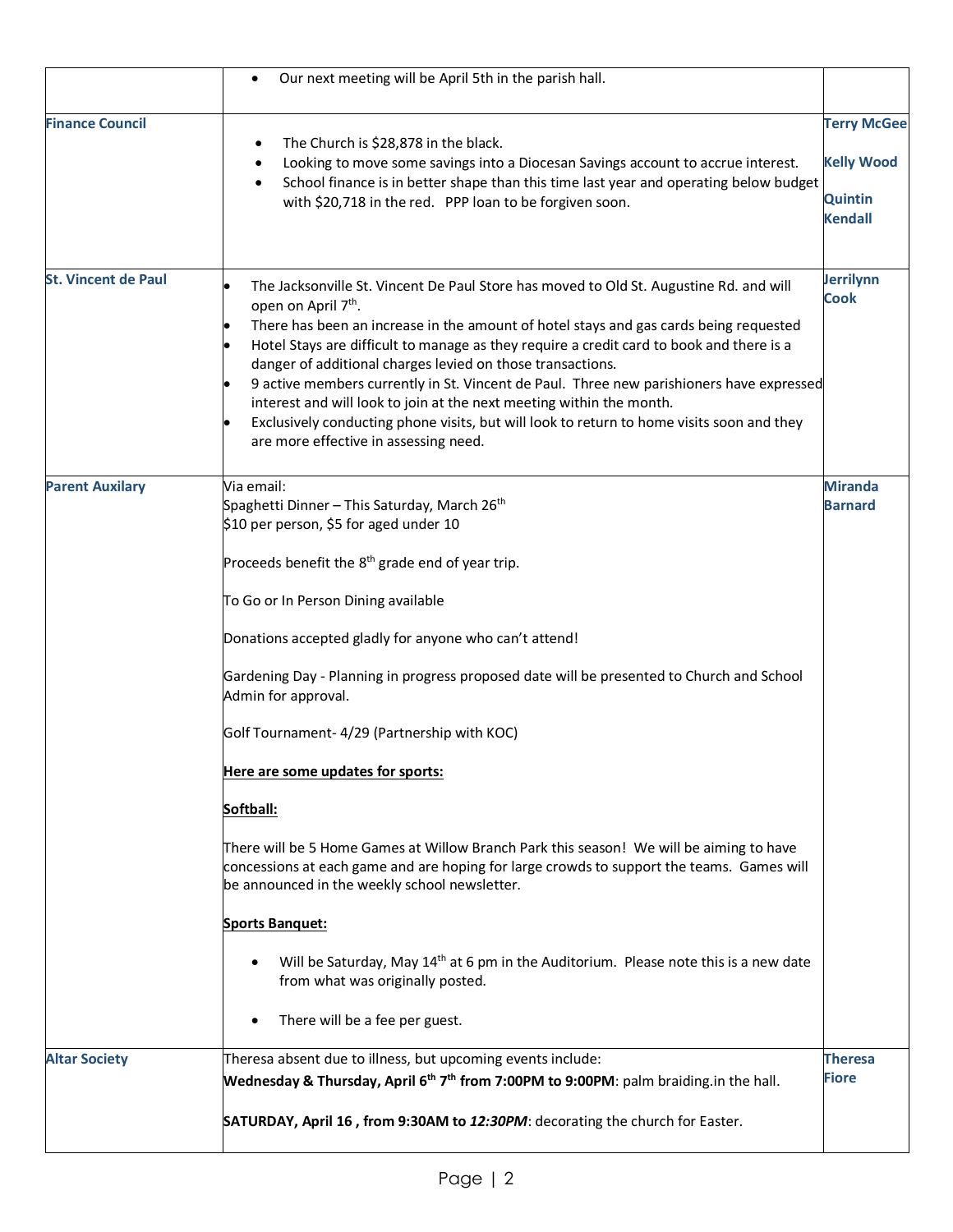| <b>Lectors/EMHCS</b>                         | Quintin reporting for Jennifer: There are two new Lectors who have been trained.                                                                                                                                                                                                                                                                                                                                                                                                                                                                                                                                                                                                                                                                                                                                                                                                                                                                                                                                                                                                                                                                                                                                                                                                                                                                                                     | <b>Jennifer</b><br><b>Prive</b> |
|----------------------------------------------|--------------------------------------------------------------------------------------------------------------------------------------------------------------------------------------------------------------------------------------------------------------------------------------------------------------------------------------------------------------------------------------------------------------------------------------------------------------------------------------------------------------------------------------------------------------------------------------------------------------------------------------------------------------------------------------------------------------------------------------------------------------------------------------------------------------------------------------------------------------------------------------------------------------------------------------------------------------------------------------------------------------------------------------------------------------------------------------------------------------------------------------------------------------------------------------------------------------------------------------------------------------------------------------------------------------------------------------------------------------------------------------|---------------------------------|
| <b>Strategic Planning Update</b>             | The Holy Cow data has been presented to the Strategic Planning Task Force and the Task<br>Force has completed their first of four meetings to compose the strategic plan<br>Based on the Survey results, the School is highly regarded by parents and the priorities<br>parents have are academic achievement, spiritual development, and facilities<br>improvement<br>Based on the Leadership Survey, there is high satisfaction and energy among leadership<br>and our priority is to enact meaningful achievements with a strategic plan.<br>The Parish Survey indicated a Moderately high Satisfaction with a Moderately Low Energy,<br>characterizing us as a "Static" parish that will require some improvement and buildup of<br>engagement to move toward meaningful achievements. Priorities as indicated by the<br>survey include:<br>Making changes to attract families with children<br>$\circ$<br>Reaching new people and incorporating them into the life of the church<br>$\circ$<br>Providing more opportunities for chirstian education and spiritual formation at<br>$\circ$<br>every age and stage of life<br>Change or improve the music at church.<br>$\circ$<br>THe Parish Town hall to present survey data is scheduled for April 3 after the 9am mass<br>A Listening Session to solicit feedback based on survey results is scheduled for April 11 at<br>6pm | Quintin<br><b>Kendall</b>       |
| <b>Parish Council Norms</b><br><b>Update</b> | Bishop Estevez issued guidelines for Parish Council Norms on March $7th$ . The full document is<br>included with these minutes and all members are encouraged to read it. St. Paul's will look to<br>adopt these norms in the coming months. Some highlights of these norms include:<br>The role of the Parish Council exists to assist the Pastor in "Dreaming" what the<br>$\bullet$<br>parish is called to become and develops its own plan to make that dream a reality.<br>The Council is to be composed of six to ten members, 2/3rds of whom are elected<br>form the general population of the parish.<br>Agendas should focus on monitoring and implementing the strategic plan with<br>$\bullet$<br>limited ministry reports.<br>Given the progress of our Strategic Planning Process this is a great opportunity to have the<br>Parish Council be utilized as the body which promotes and carries out the strategic plan.                                                                                                                                                                                                                                                                                                                                                                                                                                                  | <b>Stephen</b><br>Turner        |
|                                              | Some concerns were raised regarding the new parish council norms.<br>St Vincent de Paul requires their ministry chair to meet with the pastor monthly. This<br>was achieved by the previous parish council format, but will need to be amended with<br>separate meetings between the pastor and St. Vincent de Paul.<br>Concerns were noted that fewer voices would be heard in the new format.<br>Support for the new norms included:<br>The opportunity to include new voices in the decision making process and encourage<br>new leadership. This aligns with survey results that suggested parishioners would like<br>more diverse representation in decision making and more opportunities to get<br>involved.                                                                                                                                                                                                                                                                                                                                                                                                                                                                                                                                                                                                                                                                  |                                 |
| <b>Pastor Report</b>                         | Cliff Evans of the Catholic Foundation is willing and eager to aid St. Paul's in soliciting<br>٠<br>parishioners to include St. Paul's in the Estate plans. Ideas were presented to have<br>Cliff Evens come for a parish presentation and perhaps to include other training<br>regarding end of life issues such as advance directives and living wills.<br>The four Sisters of St. Louis have begun their month-long discernment period at St.<br>٠<br>Paul's. There has not been a long-term commitment made.<br>Monsignor Mike Morgan will celebrate the Easter Vigil Mass, He is a St. Paul's<br>Alumnus<br>Father George's brother, Bishop Sebastian, will celebrate the mass for the first<br>communicants on May 1st.                                                                                                                                                                                                                                                                                                                                                                                                                                                                                                                                                                                                                                                        |                                 |